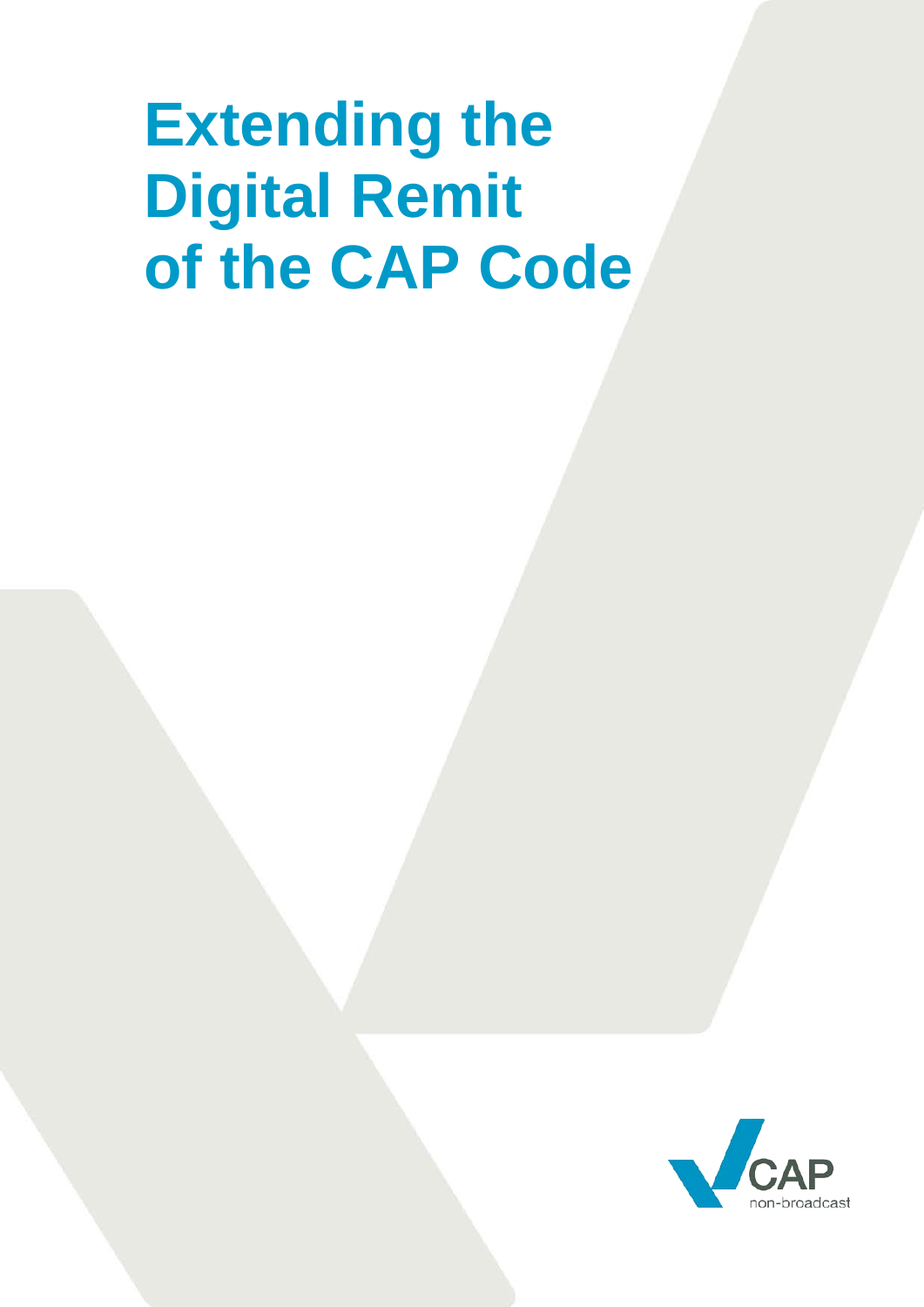# **Contents**

#### Page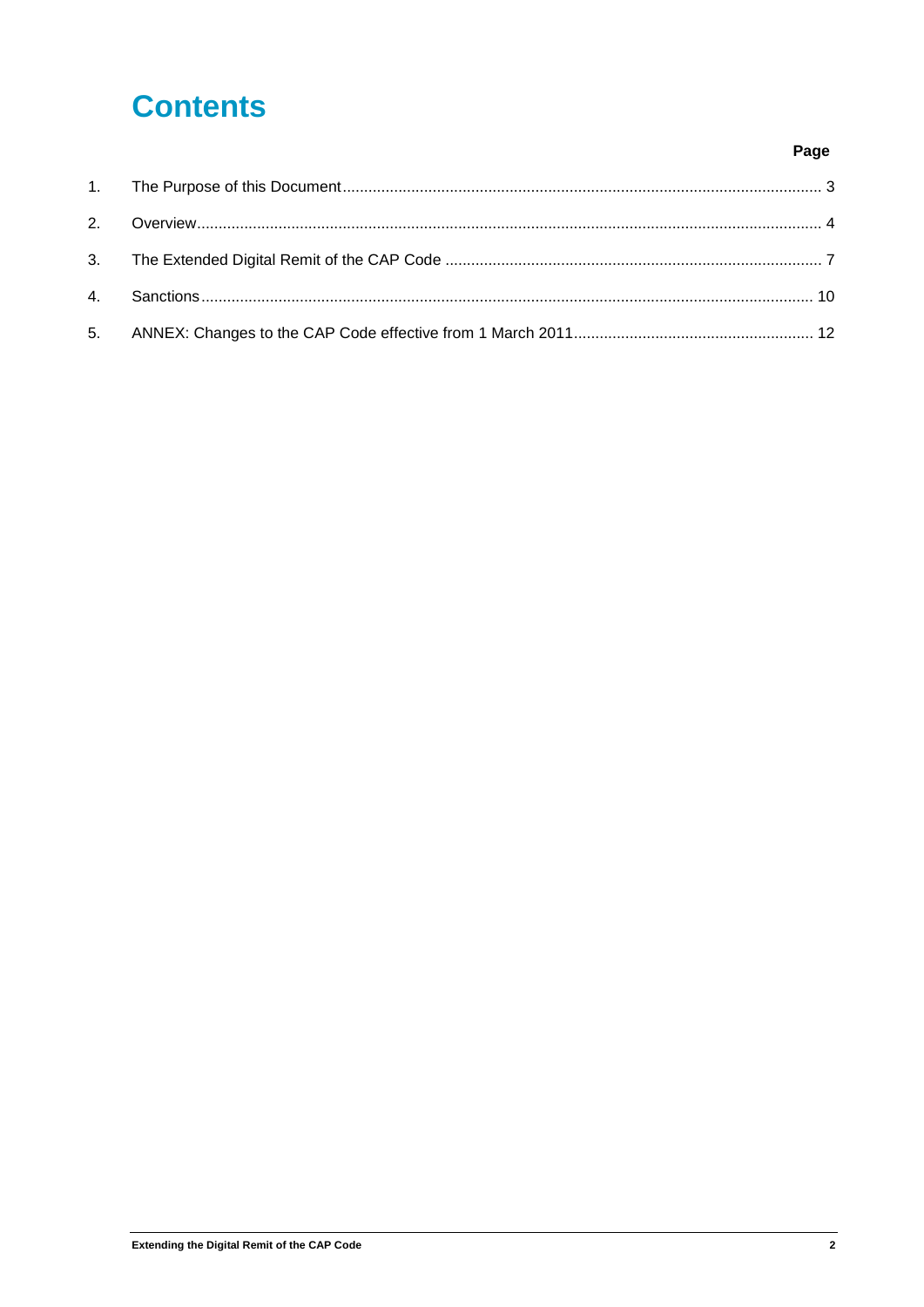# <span id="page-2-0"></span>**1. The Purpose of this Document**

- **i.** From 1 March 2011, the Advertising Standards Authority (ASA) will regulate advertisers' own marketing communications on their own websites and in other non-paid-for space online under their control.
- **ii.** The extension of remit poses operational challenges for the ASA and the Committee of Advertising Practice, the body that writes and enforces the CAP Code. The purpose of this document is therefore to recognise and address the obvious jurisdictional and enforcement challenges ahead and, in doing so, guide stakeholders as to how the new remit is intended to be operated.
- **iii.** This document also signals the start of an ongoing and lengthy review period (see 1.12), which invites comments from all stakeholders about any aspect of the remit extension with a pledge to act, as appropriate, on the significant comments received.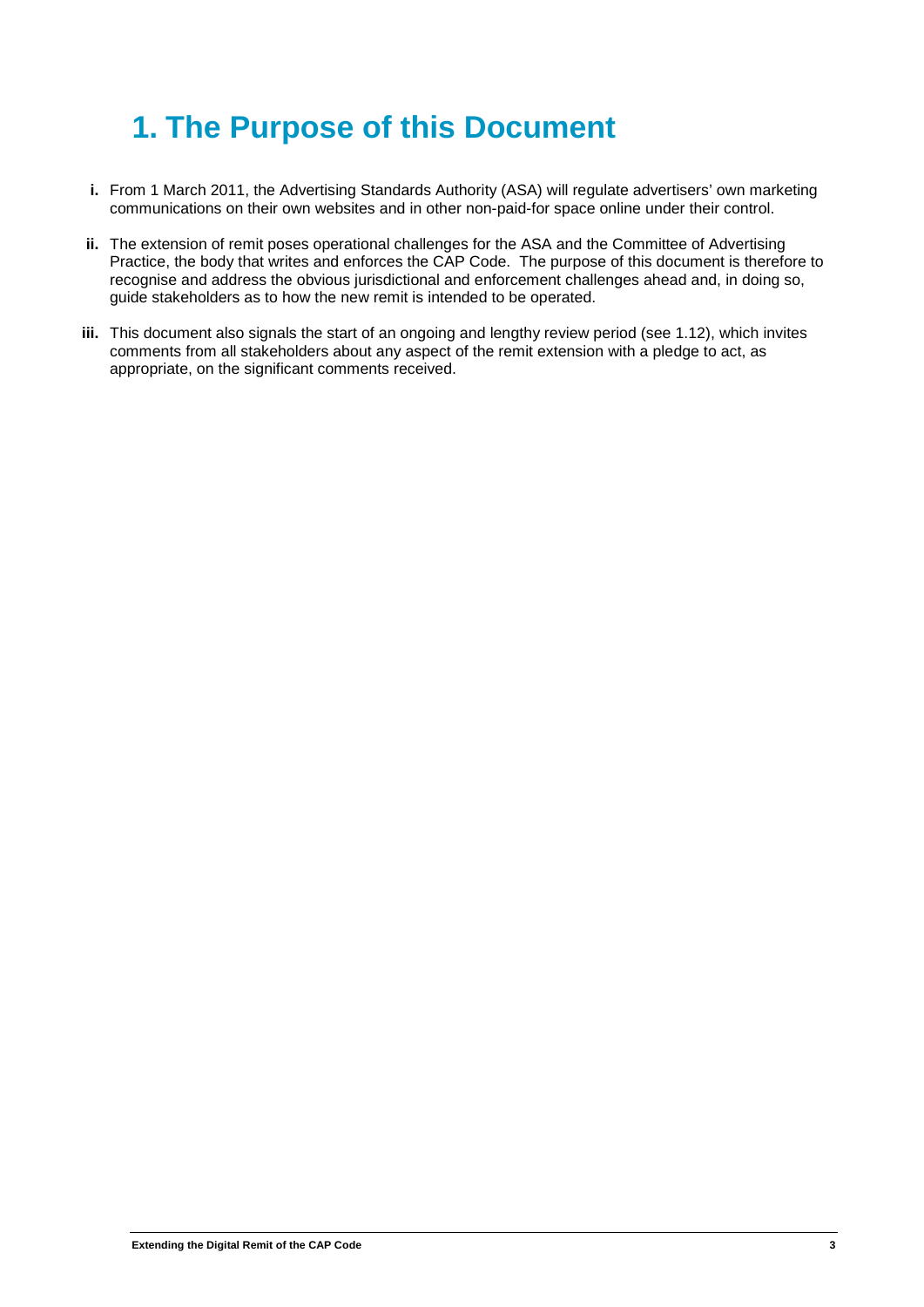# <span id="page-3-0"></span>**2. Overview**

### **Background**

**2.[1](#page-3-1).** For nearly 50 years the CAP Code<sup>1</sup> has set out the remit and the rules covering non-broadcast marketing communications in the UK. Over time it has been updated to take account of new technologies and to reflect changes in advertising standards, ensuring the CAP Code remains fit for purpose. Today it applies to marketing communications across all non-broadcast media including online where it already covers advertisements in paid-for space and sales promotions wherever they appear (See 2.2).

### **Reviewing the digital remit of the CAP Code**

- **[2](#page-3-2).2.** The Committee of Advertising Practice (CAP)<sup>2</sup> has reviewed the remit of the CAP Code in the light of the growing level and changing nature of marketing in the digital space.
- **2.[3](#page-3-3).** In the two years covering 2008-2009, the Advertising Standards Authority (ASA)<sup>3</sup> rejected approximately 3,500 complaints relating to the content of organisations' own websites because they fell outside the remit of the CAP Code. The complaints were registered by consumers, businesses and other organisations and typically concerned potentially misleading claims.
- **2.4.** CAP notes the growing social and political concern to ensure children, young people and vulnerableadults are adequately protected in the digital space, including online. In its February 2010 manifesto, the Conservative Party pledged to 'Tackle currently unregulated marketing on corporate websites targeted at children' and 'to shut this regulatory loophole and clamp down on irresponsible online marketing targeted at children'<sup>[4](#page-3-4)</sup>. The Byron Review of 2008<sup>[5](#page-3-5)</sup> and the Buckingham Report of 2009<sup>[6](#page-3-6)</sup> had previously highlighted concern about children's engagement with the online world, including marketing online.

# **Extending the digital remit of the CAP Code**

**2.5.** CAP has taken into account stakeholder expectations that the ASA regulates organisations' own marketing communications on their own websites, and the social and political concerns relating to this growing and ever-changing sector. CAP notes that advertisers are increasingly using their own websites and other non-paid-for space online, such as social networking sites, to target their own marketing communications to UK consumers. Taking these factors into account and to ensure that the same high standards are achieved in marketing communications on websites as in other media, CAP has decided to extend the digital remit of the CAP Code.

<span id="page-3-1"></span> <sup>1</sup> The CAP Code: the UK Code of Non-broadcast Advertising, Sales Promotion and Direct Marketing

<span id="page-3-2"></span><sup>2</sup> The Committee of Advertising Practice (CAP) is the UK's self-regulatory body that writes and enforces The CAP Code. The CAP Code is the rule book governing the content and placement of non-broadcast marketing communications in the UK. To find out more about CAP, including its membership, and to access the CAP Code, visit [www.cap.org.uk.](http://www.cap.org.uk/)

<span id="page-3-3"></span><sup>3</sup> The Advertising Standards Authority (the ASA) is the independent, one-stop-shop that investigates complaints about marketing communications across all media. It determines breaches of the Advertising Codes, including the CAP Code, and publishes its adjudications weekly on the ASA website, [www.asa.org.uk.](http://www.asa.org.uk/)

<span id="page-3-4"></span><sup>4</sup> 'Responsible Business: Conservative action to tackle the premature sexualisation and the excessive commercialisation of childhood'; page 2.

<span id="page-3-5"></span><sup>5</sup> http://www.dcsf.gov.uk/byronreview/

<span id="page-3-6"></span><sup>6</sup> http://publications.education.gov.uk/default.aspx?PageFunction=productdetails&PageMode=publications&ProductId=DCSF-00669-2009&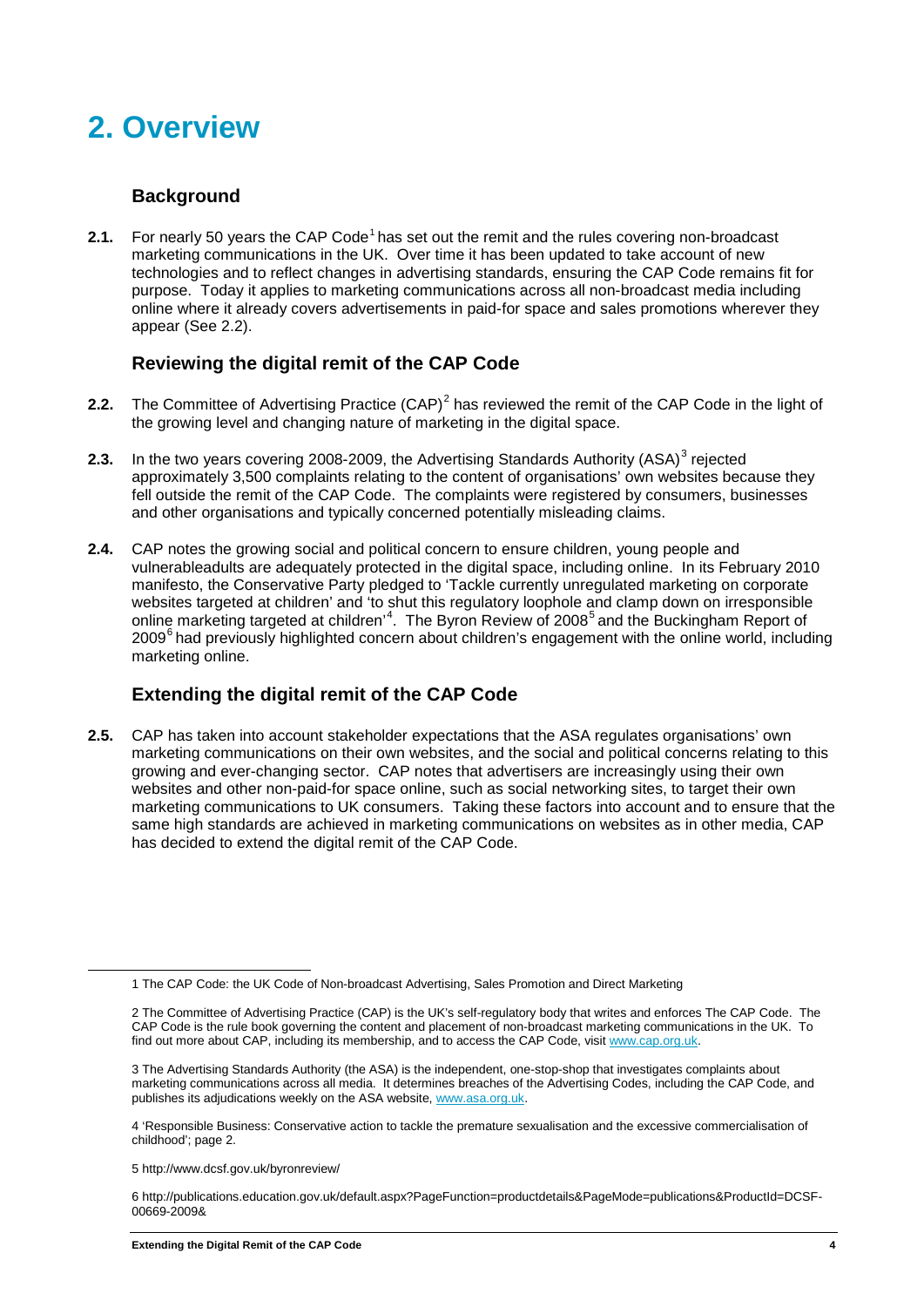**2.6.** CAP's decision takes effect following a six months period of grace, which will allow time for CAP to train and educate stakeholders about the extended digital remit and permit contractual marketing arrangements to run out or be renegotiated as necessary. On 1 March 2011, the CAP Code will apply to:

> Advertisements and other marketing communications by or from companies, organisations or sole traders on their own websites, or in other non-paid-for space online under their control, that are directly connected with the supply or transfer of goods, services, opportunities and gifts, or which consist of direct solicitations of donations as part of their own fund-raising activities.

- **2.7.** The drafting of the new remit is framed so as to focus specifically upon material which can be properly accepted as constituting an advertisement or other marketing communication. (See paragraphs 2.3- 2.7 for further commentary on the drafting and intent of the remit clause.)
- **2.8.** CAP confirms that all the rules in the CAP Code will apply to advertisements and other marketing communications falling within the extended digital remit. The CAP Code includes rules about misleading advertising, the protection of children and social responsibility in advertising. Conformity with the CAP Code is, as always, assessed according to the marketing communication's probable impact when taken as a whole and in context.
- **2.9.** CAP's decision to extend the digital remit of the CAP Code endorses and implements the recommendations of the UK advertising industry as represented by the Council of the Advertising Association<sup>[7](#page-4-0)</sup>. The Council of the ASA has agreed to administer the new remit and the Advertising Standards Boards of Finance (ASBOF)<sup>[8](#page-4-1)</sup> has confirmed that the advertising industry will fund the regulation of the new remit.

### **The benefits of self-regulation**

- **2.10.** In agreeing to extend the remit of the CAP Code, CAP seeks to ensure that UK consumers including children and others whose circumstances appear to CAP to put them in need of special protection are protected and that truthful and responsible marketing communications can flourish throughout digital media.
- **2.11.** CAP's decision extends the benefits of self-regulation further into the digital space. Stakeholders gain from a cost-free, fast and established complaints-handling service. The marketing community benefits from joined-up regulation, which reinforces the integrity of digital marketing communications and which strengthens the principles of fair competition generally accepted in business. Self-regulation is a faster and cheaper alternative to statutory regulation and its value, as a complement to statutory control, is recognised in important EC Directives including on misleading advertising (Directive 2005/29/EC). The ASA is recognised by the Department of Business, Innovation and Skills and the Office of Fair Trading as a first line of control in protecting consumers and the industry from misleading advertising.

<span id="page-4-0"></span> <sup>7</sup> http://www.adassoc.org.uk/aa/index.cfm

<span id="page-4-1"></span><sup>8</sup> The Advertising Standards Boards of Finance (ASBOF) raises funds for the ASA and CAP through a voluntary 0.1% levy on advertisers' media spends. Read more about ASBOF at [www.asbof.org.uk.](http://www.asbof.org.uk/)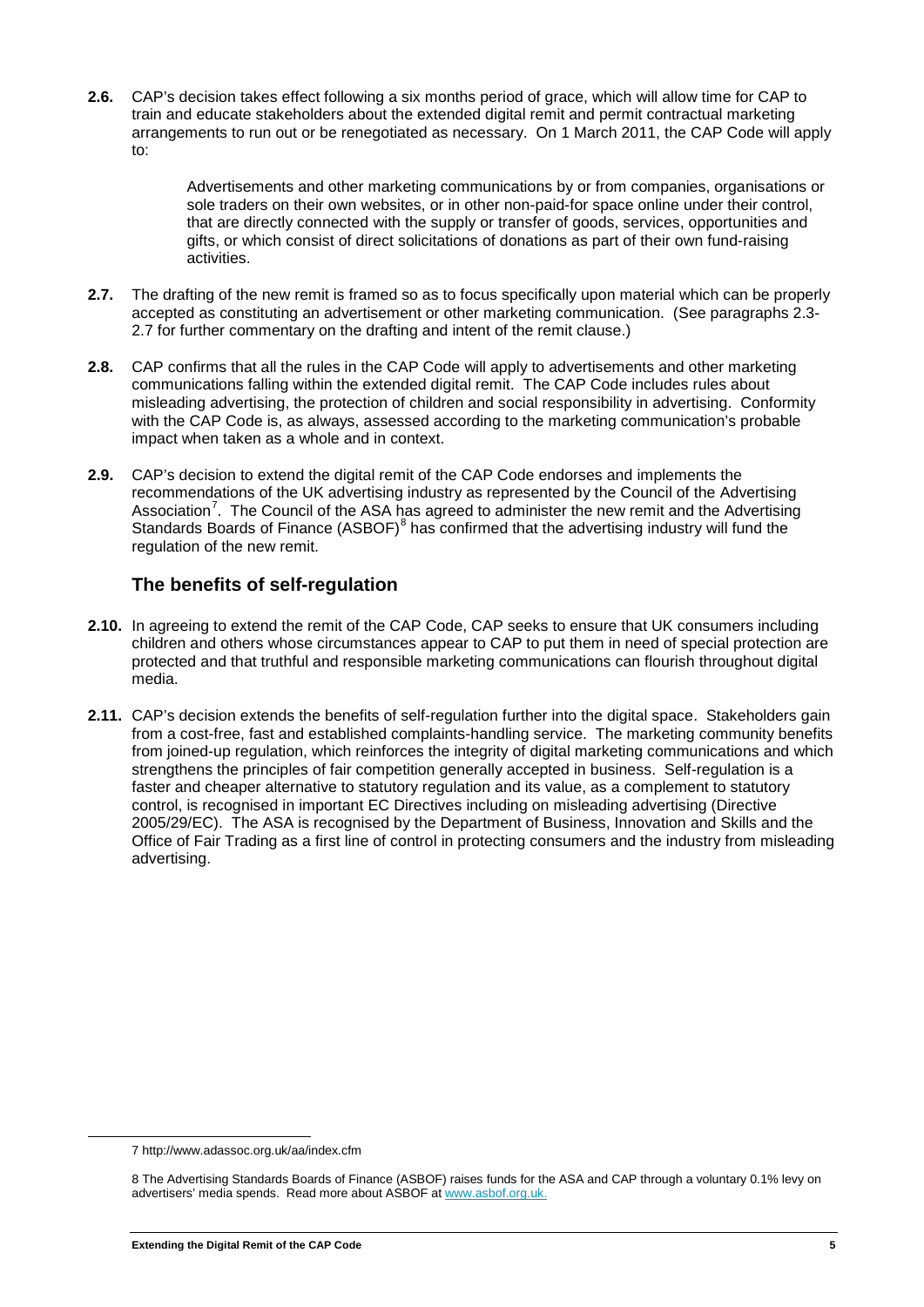### **Reviewing the extended digital remit and inviting feedback**

**2.12.** CAP, the ASA and ASBOF are committed to an ongoing, quarterly review of the extended digital remit with the intention of carrying out a comprehensive review in quarter two, 2013 (two years after the implementation of the extended remit). This level of review is considered necessary in order to ensure that the UK's advertising self-regulatory system continues to work in the best interest of consumers and the marketing community in the online and offline world. As part of that commitment, the three parties invite and encourage feedback from stakeholders throughout the review period about any aspect of the remit extension with a pledge to act, as appropriate, on the significant comments that they receive. Feedback should be addressed to the Secretary of CAP and sent to:

#### Email: [codepolicy@cap.org.uk](mailto:codepolicy@cap.org.uk)

Address: Committee of Advertising Practice Mid City Place 71 High Holborn London WC1V 6QT

#### **Advice and guidance for stakeholders**

**2.13.** CAP is committed to helping stakeholders get up to speed on the implications of the extended remit and to ensure marketing communications on websites and in other non-paid-for space online under an advertiser's control are compliant with the CAP Code. In order to be notified of forthcoming training events on CAP's digital remit, particularly as it relates to marketing communications online, CAP encourages stakeholders to sign up to CAP Services (at [www.cap.org.uk\)](http://www.cap.org.uk/)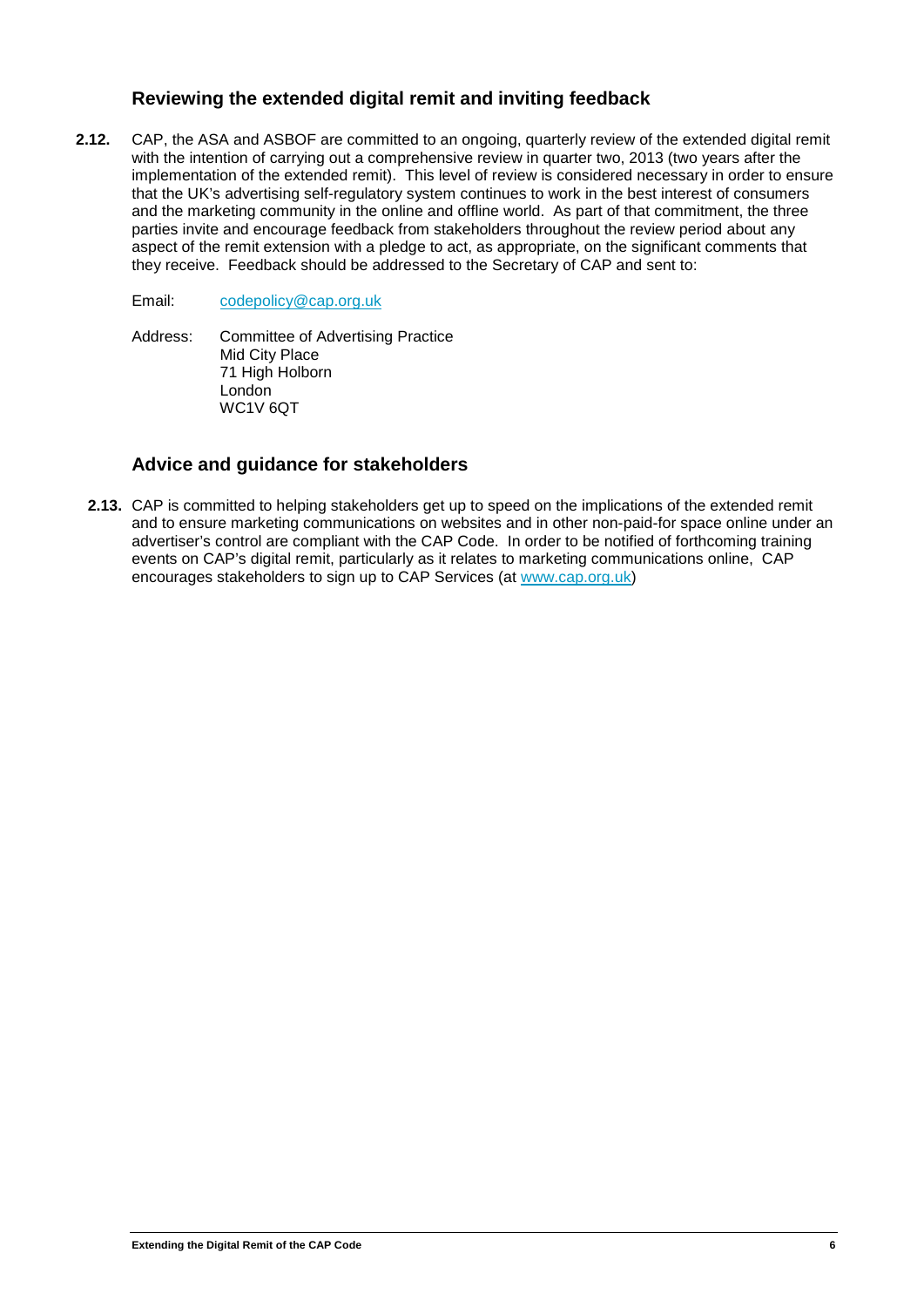# <span id="page-6-0"></span>**3. The Extended Digital Remit of the CAP Code**

#### **The current online digital remit of the CAP Code**

- **3.1.** The current digital remit of the CAP Code is well-established and extensive. Marketing communications subject to it are shown to have a high level of compliance with the CAP Code<sup>[9](#page-6-1)</sup>. The current online remit is not subject to the review process set out in paragraph 1.12.
- **3.2.** The current digital remit applies to advertisements in e-mails and advertisements in paid-for space including, for example, banner and pop-up advertisements, paid-for search listings, commercial classified advertisements and paid-for listings on price comparison sites. The remit also applies to sales promotions in paid-for space and non-paid-for space online.

#### **The extended online digital remit of the CAP Code**

**3.3.** From 1 March 2011, the CAP Code will apply to:

Advertisements and other marketing communications by or from companies, organisations or sole traders on their own websites, or in other non-paid-for space online under their control, that are directly connected with the supply or transfer of goods, services, opportunities and gifts, or which consist of direct solicitations of donations as part of their own fund-raising activities.

- **3.4.** The drafting of the new remit is framed so as to focus specifically upon material which can be properly accepted as constituting an advertisement or other marketing communication. This responds to a particular challenge of regulating websites and other non-paid-for space online under an advertiser's control. Websites can include marketing communications and other types of communication including, for example, editorial, public relations e.g. press releases and investor relations material that must properly remain outside the remit of the CAP Code and, therefore, outside the jurisdiction of the ASA. The drafting of the extended digital remit, the additional assessment criteria and a list of categories of content excluded by the CAP Code (both of which are discussed in this document) are intended to assist stakeholders, including the ASA, to identify marketing communications coming within the extended digital remit.
- **3.5.** Three important factors arise from the drafting of the extended digital remit:
	- I. 'directly connected with supply or transfer of goods, services' etc: this phrase is intended to identify and bring within the extended digital remit material which can be properly accepted as constituting an advertisement or other marketing communication. It is intended to help distinguish material that will fall within the extended digital remit from other types of communication that will remain outside the CAP Code. The phrase conveys the primary intent of marketing communications coming within the extended digital remit: to sell something. It is understood that a marketing communication may set out to sell something in a myriad of different ways. It need not necessarily include a price or seek overtly an immediate or short-term financial transaction or include or otherwise refer to a transactional facility. In judging the intent of a communication to sell something, the ASA may call upon one of CAP's advisory bodies, the General Media Panel<sup>[10](#page-6-2)</sup> for example, which consists of advertising industry practitioners and acts as a forum to advise the ASA and CAP in its core functions.
	- II. Marketing communications promoting causes or ideas: the current offline and online remit covers marketing communications promoting causes or ideas. CAP is not aware of any significant call for regulatory action in the area of websites that promote causes or ideas, either by complainants to the ASA, by industry, government or the third sector, to which the advertising self-regulatory system would be an appropriate response. The extended digital remit does not, therefore, cover marketing communications promoting causes or ideas but it

<span id="page-6-1"></span> <sup>9</sup> Digital Media Survey 2008, http://asa.org.uk/Resource-Centre/Reports-and-surveys.aspx

<span id="page-6-2"></span><sup>10</sup> The General Media Panel is composed of industry experts and one ASA Council member. It helps the ASA and CAP to produce advice for the industry and to interpret the Code.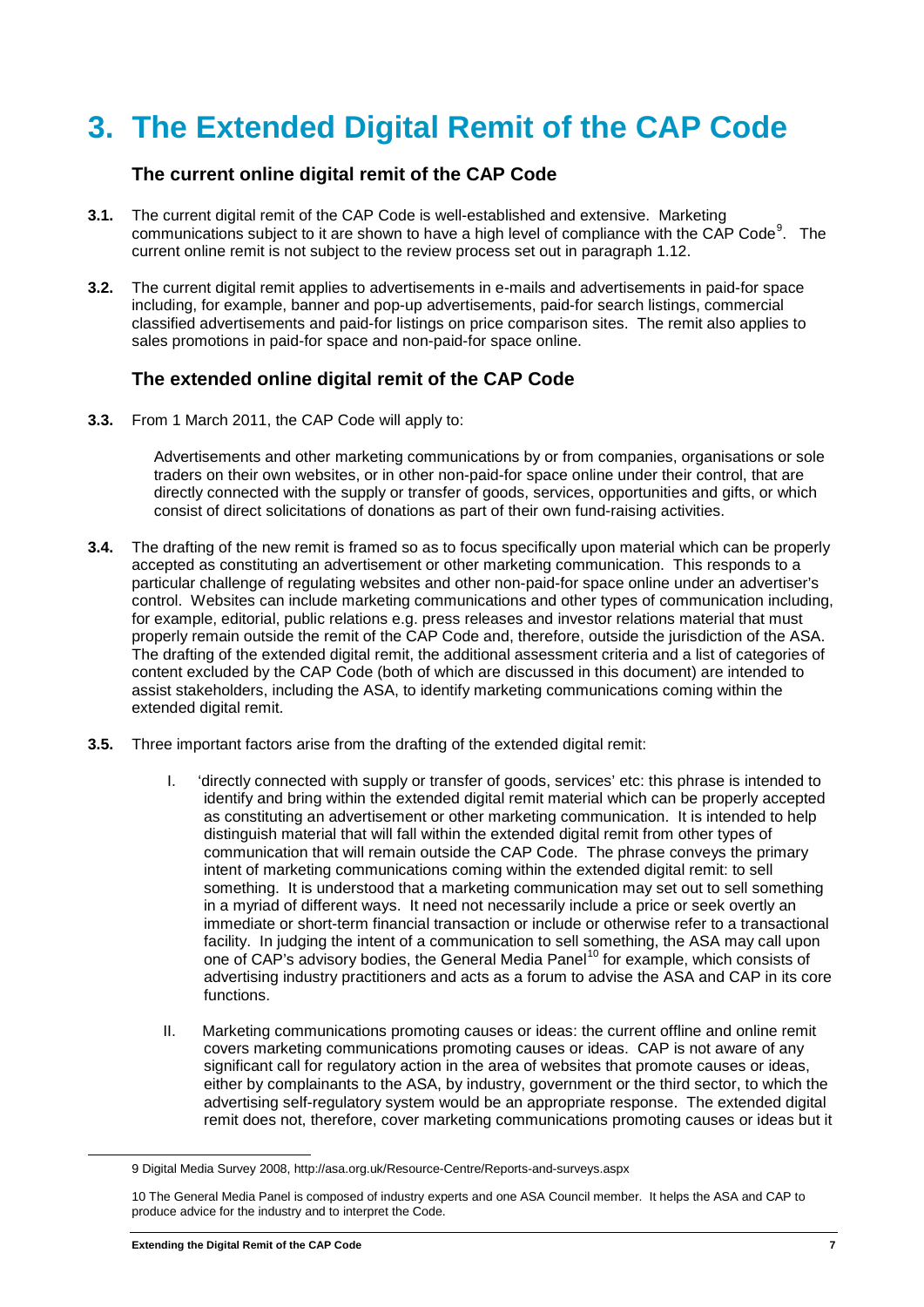does explicitly apply to marketing communications which consist of direct solicitations of donations as part of fund-raising activities. CAP notes the potential for consumer detriment, especially financial loss, arising from these marketing communications. For example, consumer detriment could arise from misleading information about the purpose of the charity or donation being sought.

III. 'non-paid-for space online under [the advertiser's] control': this phrase covers, although not exclusively, advertisements and other marketing communications on advertiser-controlled pages on social networking websites. Social networking websites have a significant consumer reach, are popular with children and young people and play an increasing role in public policy debates.

#### **Additional assessment criteria**

- **3.6.** Determining whether material constitutes an advertisement or other marketing communication coming within the extended digital remit involves a careful assessment of its specific content and the context in which it appears.
- **3.7.** The assessment must consider, on a case-by-case basis, whether it can be reasonably assumed that the advertiser intended to sell something (the primary purpose of a marketing communication). The following additional criteria may assist stakeholders in these assessments but they do not alone determine what can be properly accepted as constituting an advertisement or other marketing communication. For example, depending on the context in which it appears, an advertisement or other marketing communication is likely to consist of commercial communication that:
	- has appeared in the same or very similar form as an advertisement in paid-for third party space, or
	- may include, or make easily accessible, an "invitation to purchase" as defined by the Consumer Protection from Unfair Trading Regulations 2008 (*"a commercial communication which indicates characteristics of the product and the price in a way appropriate to the means of that commercial communication and thereby enables the consumer to make a purchase.")*

#### **Advergames**

**3.8.** Advergames are typically video games that are used to promote a product or an organisation. The current digital remit covers advergames in paid-for space. Advergames on own websites or in nonpaid-for space online under the advertiser's control which amount to marketing communications that are directly connected with the supply or transfer of goods, services etc will fall within the extended digital remit.

### **User-generated content**

- **3.9.** User-generated content (UGC) is content created by private individuals. In establishing whether UGC should be regarded as a marketing communication, and consequently fall within the remit of advertising self-regulation, the primary and preliminary areas of enquiry to be considered are:
	- Did the website owner originally solicit the submission of UGC from private individuals, then adopt and incorporate it within their own marketing communications?
	- Did a private individual provide the website owner, on an unsolicited basis, with material which the website owner subsequently adopted and incorporated within their own marketing communications?
- **3.10.** If the answer to either question is yes, (and of course that the content of the material and the form in which it is re-used by the marketer does itself constitute an advertisement or marketing communication by the marketer) then prima facie the UGC under consideration will be regarded as a marketing communication.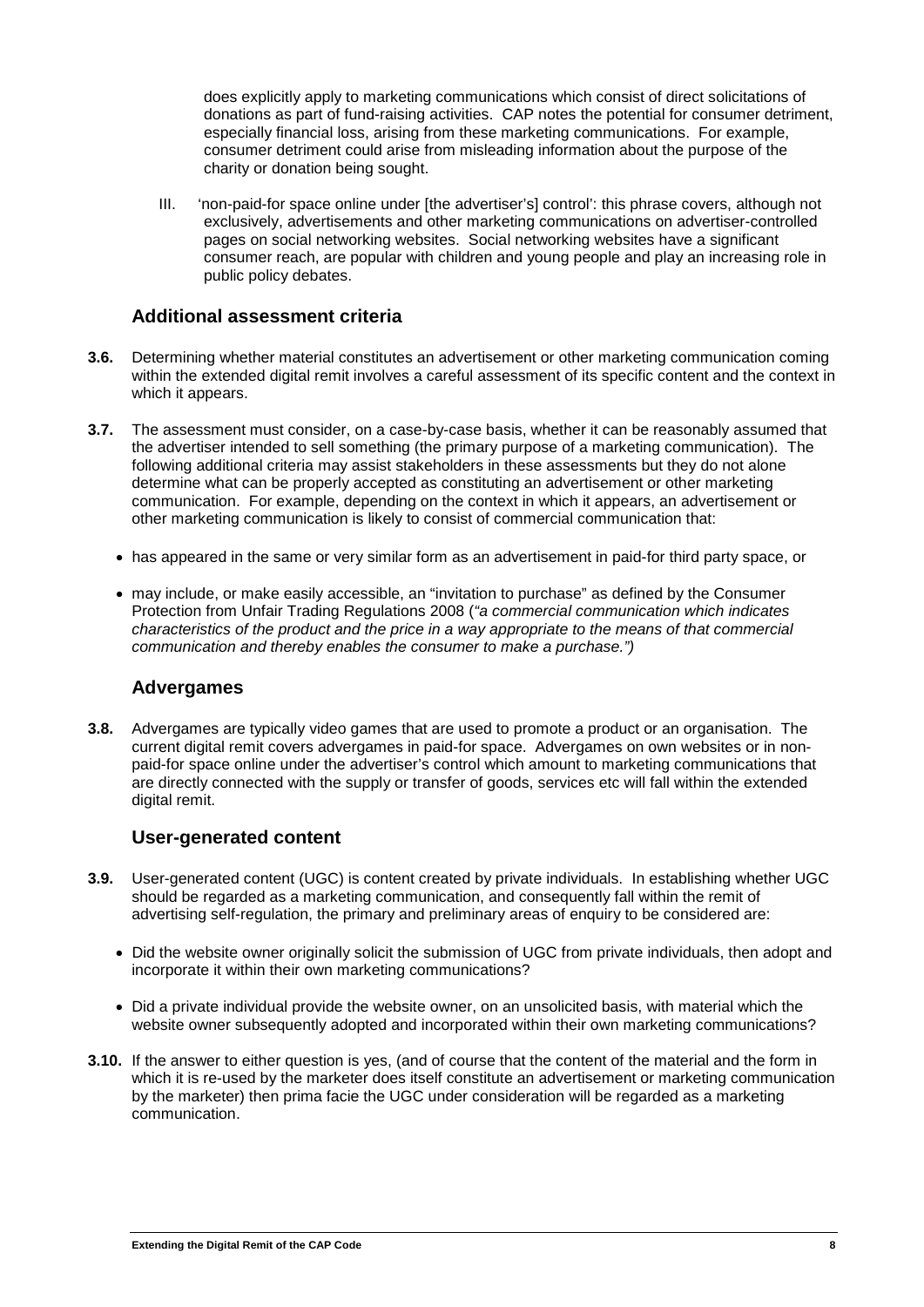### **Communications excluded from the extended online digital remit**

**3.11.** Communications that do not constitute an advertisement or other marketing communication coming within the extended digital remit will obviously remain out of remit. (As stated, the extended digital remit does not apply to marketing communications that promote causes or ideas.)

#### Existing exclusions

- **3.12.** The extended digital remit will not apply to the list of content already excluded by the CAP Code. The most relevant exclusions include:
	- Classified private advertisements
	- Press releases and other public relations material
	- Editorial content
	- Political advertisements
	- Corporate reports
	- Natural listings on a search engine or a price comparison site
	- Marketing communications in foreign media
	- Claims in marketing communications in media addressed only to medical, dental, veterinary or allied practitioners, that relate to those practitioners expertise
	- From the preface to the CAP Code: 'The Code is primarily concerned with the content of marketing communications and not with... products themselves'

#### New exclusions

- **3.13.** From 1 March 2011 the CAP Code will be updated to reflect two new exclusions. The first, 'investor relations', clarifies a category of content that CAP understands is presently excluded by the CAP Code.
	- Investor Relations. This refers to marketers' communication about their own company (including their goods or services) with the financial community, including shareholders and investors, as well as others who might be interested in their company's stock or financial stability.
- **3.14.** The second, 'heritage advertising', relates to content that CAP considers should fall outside the extended digital remit. CAP considers it is appropriate to exclude heritage advertising from the extended digital remit because of the role that advertisements play in the UK's social history and because websites provide the facility to ensure heritage advertising is placed in an appropriate context. Amendments to the CAP Code may have rendered past advertising campaigns noncompliant. In some instances, such campaigns may be iconic material of value and relevance to the brand owner's website, and should therefore be permitted in an appropriately identified part of the website.
	- 'Heritage advertising' by or from companies, organisations or sole traders on their own websites, or in other non-paid-for space online under their control, where that advertising is not part of their current promotional strategy and is placed in an appropriate context . In cases where advertisements or other marketing communications recently adjudicated against by the ASA are featured, rule 1.2 (the spirit of the Code) may be invoked to bring those advertisements or other marketing communications within remit.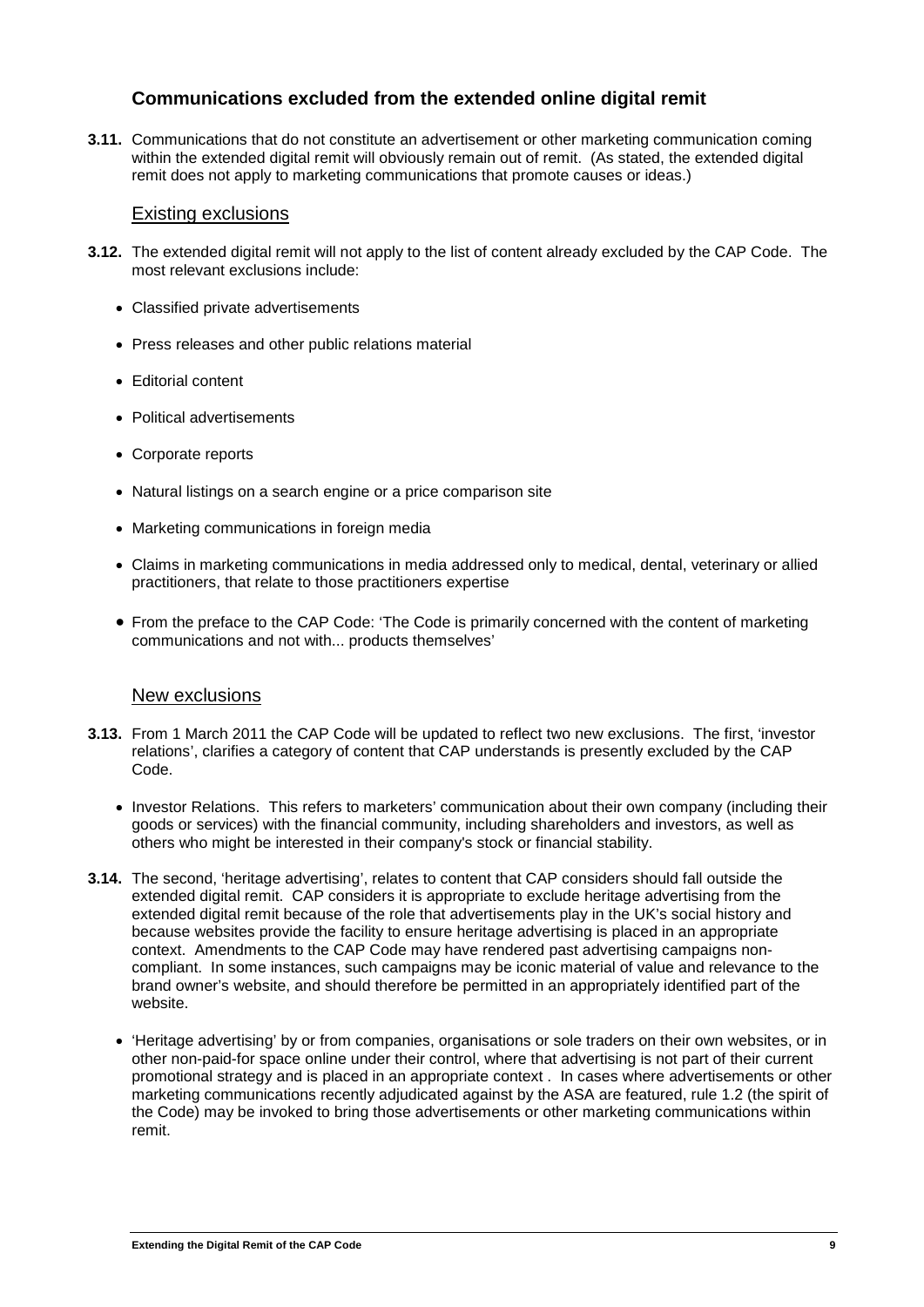# **Revisions to the CAP Code**

**3.15.** Revisions to the CAP Code, effective from 1 March 2011, are presented in the annex to this document.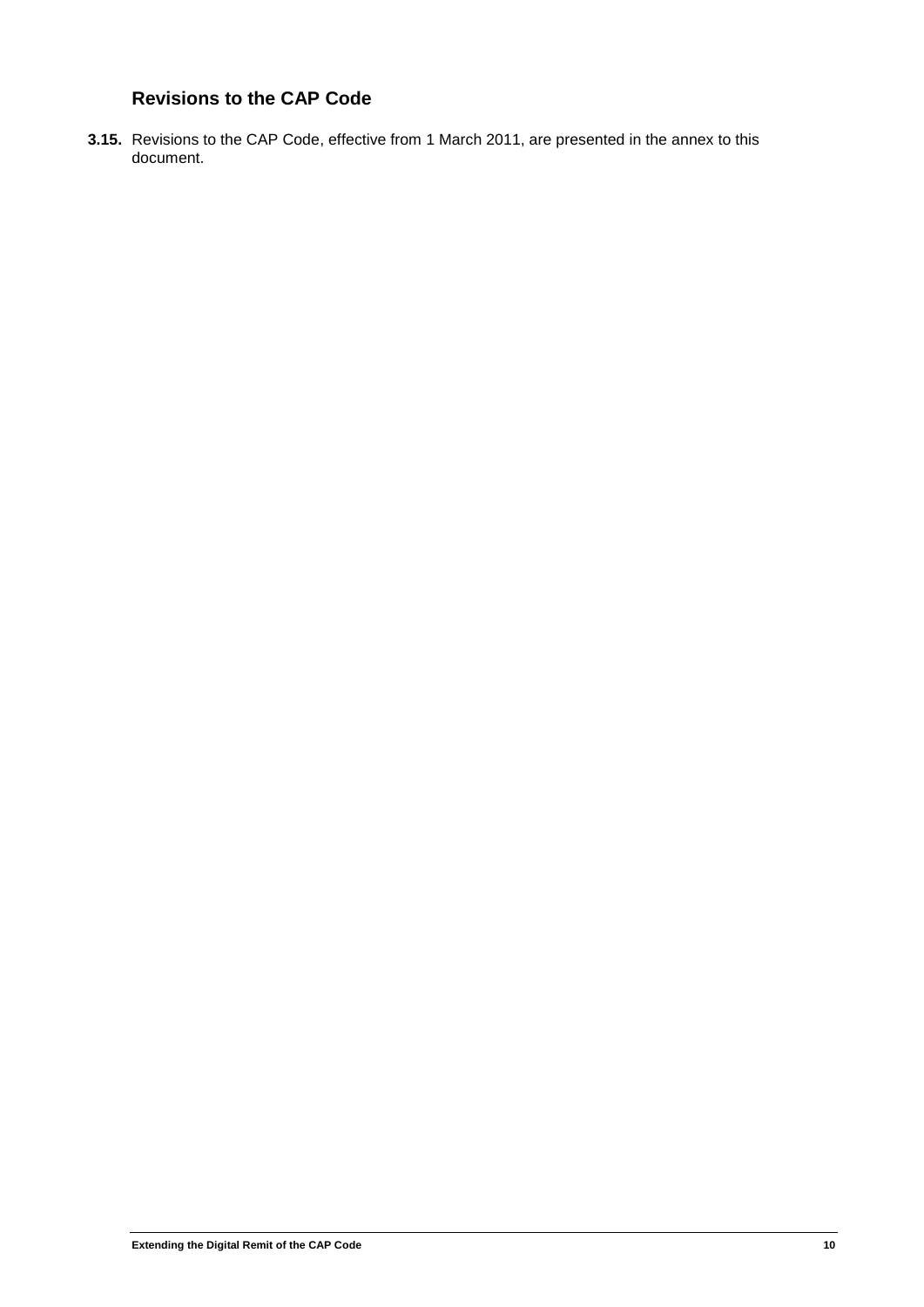# <span id="page-10-0"></span>**4. Sanctions**

# **Background**

- **4.1.** CAP works closely with the marketing community to maintain high standards in advertising. CAP Services offers training and advice to help marketers comply with the Advertising Codes. This helps to create an environment in which advertising, promotions and direct marketing are welcomed and trusted by consumers and the freedom to advertise responsibly is maintained. The compliance figures published from time to time by the ASA have demonstrated that the vast majority of marketing communications comply with the Advertising Codes.
- **4.2.** Underpinning the ability of CAP to maintain and improve high standards in marketing communications is an effective range of sanctions. If a marketing communication is in breach of the Advertising Codes, the marketer responsible is told by the ASA (or the CAP Compliance team) to amend or withdraw it. The vast majority of marketers willingly undertake to do so. If they do not, sanctions are applied, although the possibility of imposing sanctions is often sufficient to secure compliance with the CAP Code.
- **4.3.** Sanctions include adverse publicity arising from an ASA adjudication, pre-publication vetting by the CAP Copy Advice team and the withdrawal of trading privileges, including media space. On the very rare occasions that compliance with the CAP Code cannot be secured, CAP may, depending on the nature of the breach, refer a non-broadcast marketer to the Office of Fair Trading for action under the Consumer Protection from Unfair Trading Regulations 2008 or the Business Protection from Misleading Marketing Regulations 2008.

### **The approach to issuing sanctions**

- **4.4.** Sanctions are issued by the CAP Compliance team. The team relies on the general consent and, if necessary, the specific cooperation of CAP's member bodies.
- **4.5.** Sanctions are issued proportionately taking into account the nature of the breach and the aim of securing the team's primary objective: to amend or have withdrawn non-compliant marketing communications as quickly as possible and thereby ensure consumers are protected and a level playing field is maintained for marketers. The team adopts a sensible, flexible and pragmatic approach to its work with the emphasis on persuading marketers to comply with the Advertising Codes.
- **4.6.** Some sanctions are more punitive than others. In the event of continued non-compliance, the CAP Compliance team's strategy is therefore to escalate the pressure on marketers to comply with the Advertising Codes by raising the possibility of imposing and then, if necessary, issuing progressively more punitive sanctions.

### **New sanctions**

- **4.7.** To strengthen CAP's ability to secure compliance on websites and in other non-paid-for space online under the advertiser's control, CAP's member bodies have agreed new sanctions. It is understood that the possibility of imposing and then, if necessary, issuing these sanctions would follow the custom and practice set out in paragraph 3.4 to 3.6. The new sanctions may be applied until such time as the non-compliant marketing communication is amended to comply with the CAP Code or withdrawn. The new sanctions are:
	- Providing details of an advertiser and the non-compliant marketing communication (appearing on the advertiser's website or in other non-paid-for space online under the advertiser's control) on an ASA microsite, to which the ASA may make a particular effort to draw public attention.
	- Removing, with the cooperation of the search engine, paid-for search advertisements that link directly to the *page* hosting the non-compliant marketing communication on the advertiser's website or in other non-paid-for space online under the advertiser's control.
	- Placing paid-for advertisements on internet search engines that highlight the continued noncompliance of an advertiser's marketing communication and link through to the ASA microsite described above.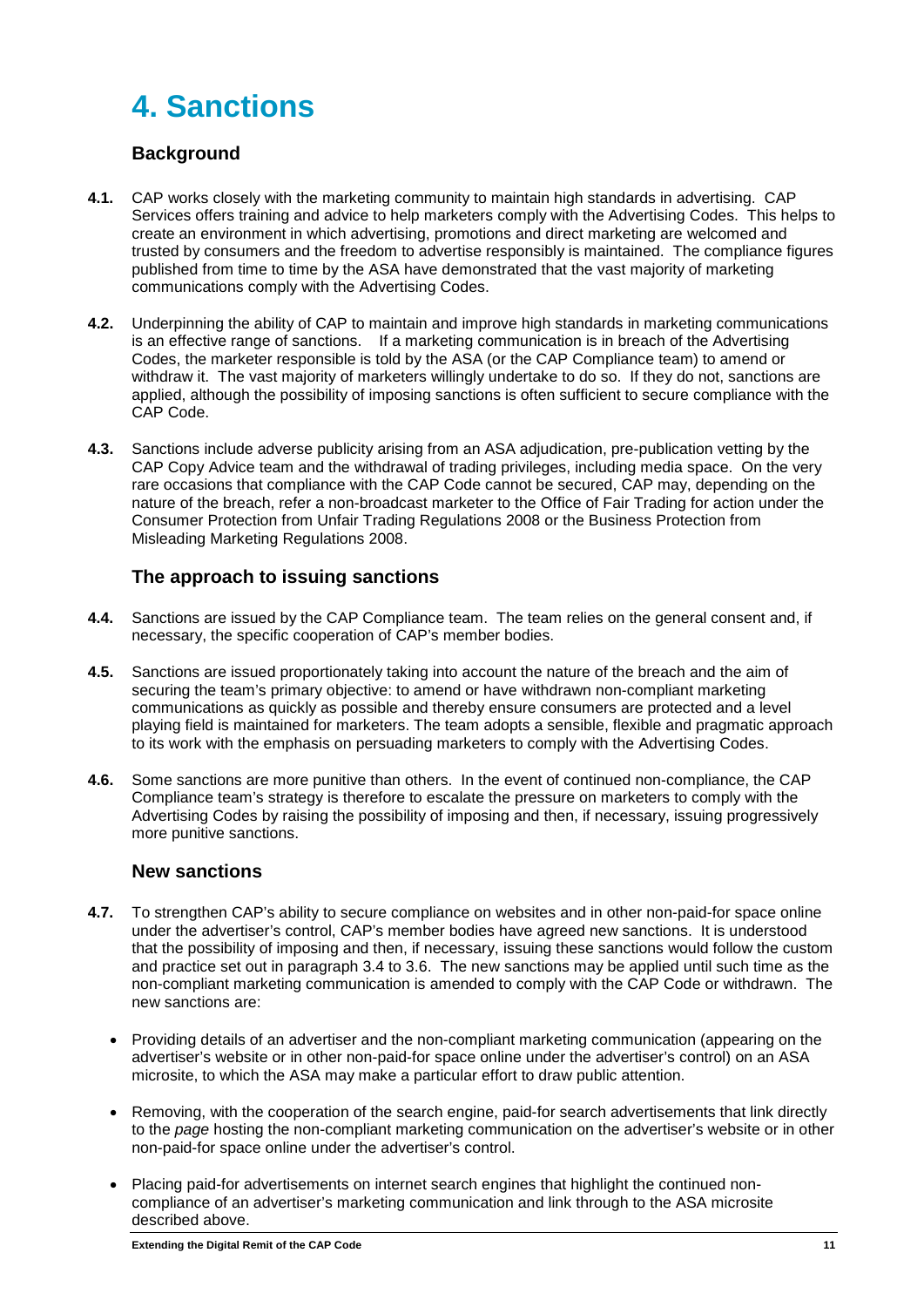# <span id="page-11-0"></span>**5. ANNEX: Changes to the CAP Code effective from 1 March 2011**

# **Additions to the CAP Code are highlighted.**

#### **Introduction**

This twelfth edition of the Code comes into force on 1 September 2010. It replaces all previous editions.

As well as this Code, non-broadcast marketing communications are subject to legislation. See www.cap.org.uk for a non-exhaustive list. The advertising rules that apply to video-on-demand services which are subject to statutory regulation are reflected in the rules set out in Appendix 2.

#### **I The code applies to:**

- a. advertisements in newspapers, magazines, brochures, leaflets, circulars, mailings, e-mails, text transmissions (including SMS and MMS), fax transmissions, catalogues, follow-up literature and other electronic or printed material
- b. posters and other promotional media in public places, including moving images
- c. cinema, video, DVD and Blu-ray advertisements
- d. advertisements in non-broadcast electronic media, including but not limited to: online advertisements in paid-for space (including banner or pop-up advertisements and online video advertisements); paid-for search listings; preferential listings on price comparison sites; viral adve**r**tisements (see III l); in-game advertisements; commercial classified advertisements; advergames that feature in display advertisements; advertisements transmitted by Bluetooth; advertisements distributed through web widgets and online sales promotions and prize promotions
- e. marketing databases containing consumers' personal information
- f. sales promotions in non-broadcast media
- g. advertorials (see III k).
- h. Advertisements and other marketing communications by or from companies, organisations or sole traders on their own websites, or in other non-paid-for space online under their control, that are directly connected with the supply or transfer of goods, services, opportunities and gifts, or which consist of direct solicitations of donations as part of their own fund-raising activities.

#### **II The code does not apply to:**

- a. broadcast advertisements (The BCAP Code sets out the rules that govern broadcast advertisements on any television channel or radio station licensed by Ofcom)
- b. the contents of premium-rate services, which are the responsibility of PhonepayPlus; marketing communications that promote those services are subject to PhonepayPlus regulation and to the CAP Code
- c. marketing communications in foreign media. Direct marketing communications that originate outside the United Kingdom and sales promotions and advertisements in paid-for space that are published on non-UK-registered websites, if targeted at UK consumers, are subject to the jurisdiction of the relevant authority in the country from which they originate if that authority operates a suitable cross-border complaint system. If it does not, the Advertising Standards Authority (ASA) will take what action it can. Most members of the European Union, and many non-European countries, have a self-regulatory organisation that is a member of the European Advertising Standards Alliance (EASA). EASA co-ordinates the cross-border complaints system for its members (which include the ASA)
- d. claims, in marketing communications in media addressed only to medical, dental, veterinary or allied practitioners, that relate to those practitioners' expertise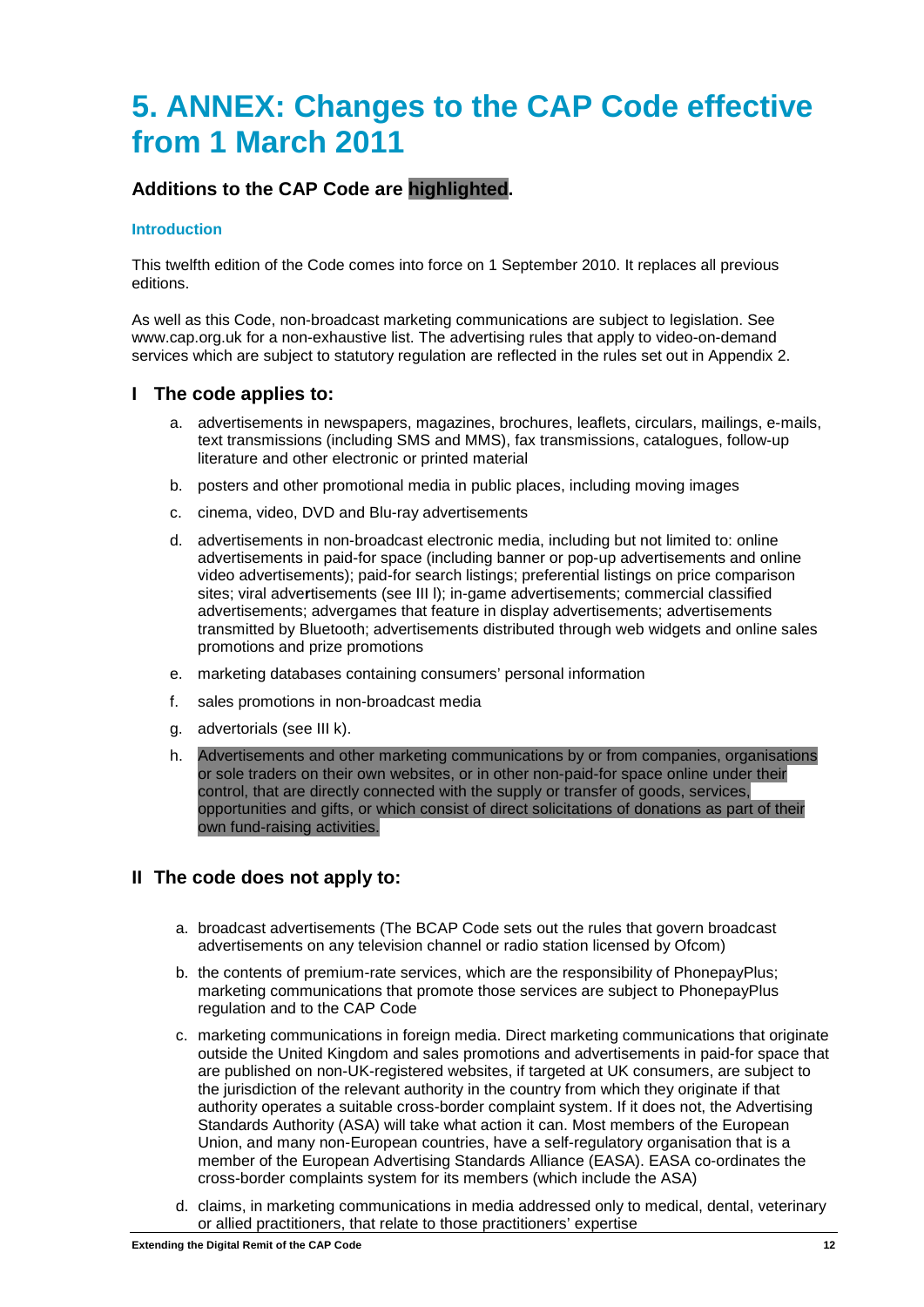- e. classified private advertisements, including those appearing online
- f. statutory, public, police and other official notices or information, but not marketing communications, produced by public authorities and the like
- g. works of art exhibited in public or private
- h. private correspondence, including correspondence between organisations and their customers about existing relationships or past purchases
- i. live oral communications, including telephone calls and announcements or direct approaches from street marketers
- j. press releases and other public relations material not covered by part I above
- k. editorial content; for example, of the media or of books and regular competitions such as crosswords
- l. flyposting (most of which is illegal)
- m. packages, wrappers, labels, tickets, timetables and price lists unless they advertise another product or a sales promotion or are visible in a marketing communication
- n. point-of-sale displays, except those covered by the sales promotion rules or the rolling paper and filter rules
- o. political advertisements as defined in Section 7
- p. website content not covered by I d and I h, including (but not limited to) editorial content, news or public relations material, corporate reports and natural listings on a search engine or a price comparison site
- q. sponsorship; marketing communications that refer to sponsorship are covered by the Code
- r. customer charters and codes of practice.
- s. investor relations (see III m).
- t. 'heritage advertising' by or from companies, organisations or sole traders on their own websites, or in other non-paid for space online under their control, where that advertising is not part of their current promotional strategy and is placed in an appropriate context. In cases where advertisements or other marketing communications recently adjudicated against by the ASA are featured, rule 1.2 (the spirit of the Code) may be invoked to bring those advertisements or other marketing communications within remit.

#### **III These definitions apply to the code:**

- a. product encompasses goods, services, ideas, causes, opportunities, prizes or gifts
- b. consumer is anyone who is likely to see a given marketing communication, whether in the course of business or not
- c. the United Kingdom covers the Isle of Man and the Channel Islands
- d. a claim can be implied or direct, written, spoken or visual; the name of a product can constitute a claim
- e. the Code is divided into numbered rules
- f. a marketing communication includes all forms of communication listed in part I
- g. a marketer includes an advertiser, promoter or direct marketer
- h. a supplier is anyone who supplies a product that is sold by a distance-selling marketing communication (and can be the marketer)
- i. a child is anyone under 16
- j. a corporate subscriber includes corporate bodies such as limited companies in the UK, limited liability partnerships in England, Wales and Northern Ireland or any partnerships in Scotland.

It also includes schools, hospitals, Government departments or agencies and other public bodies. It does not include sole traders or non-limited liability partnerships in England, Wales and Northern Ireland. See rule 10.14